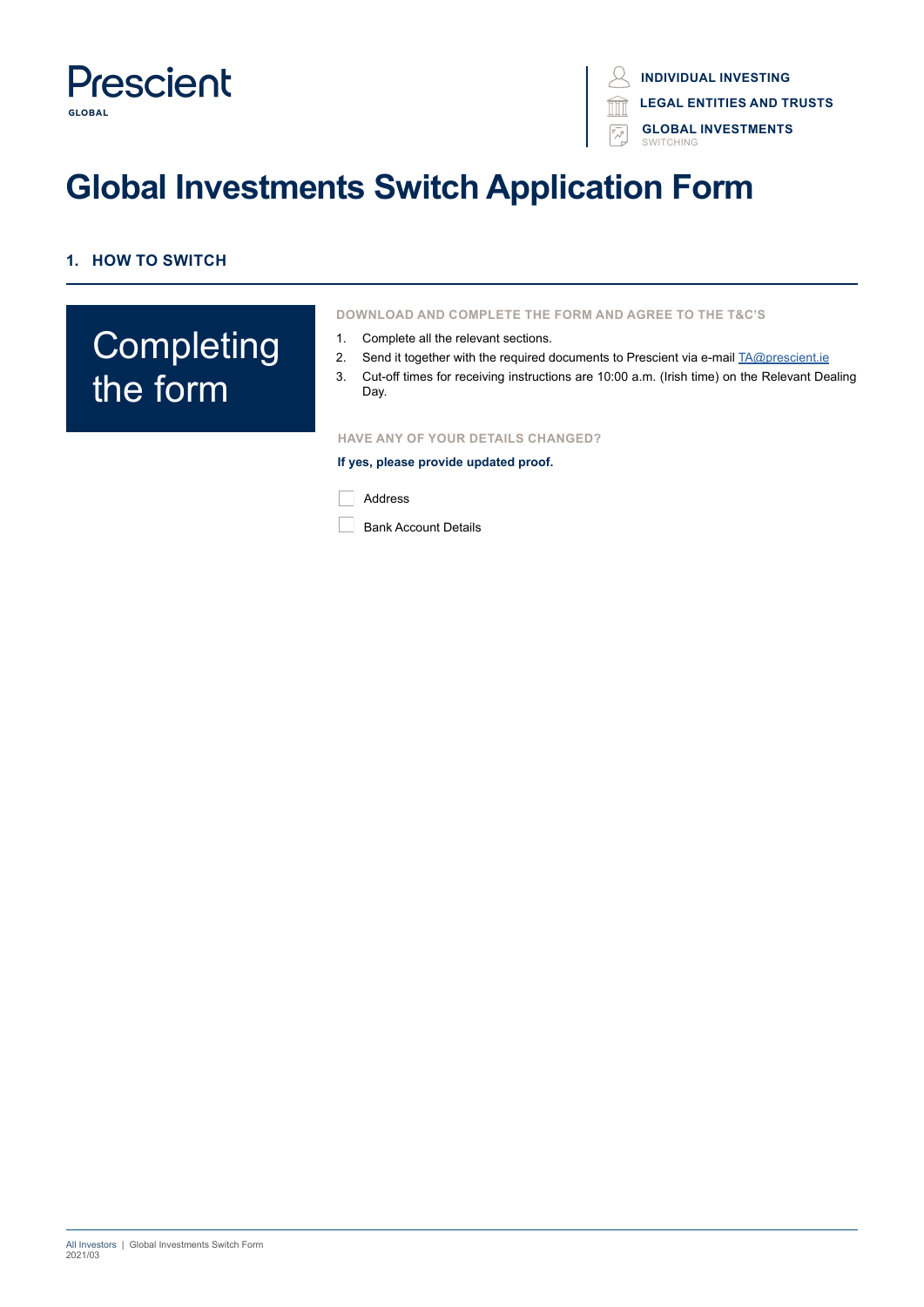

**INDIVIDUAL INVESTING LEGAL ENTITIES AND TRUSTS**

> **GLOBAL INVESTMENTS** SWITCHING

# **Global Investments Switch Application Form**

### **2. INVESTOR DETAILS**

| <b>Client Number</b>                      |  |
|-------------------------------------------|--|
| Names / Entity Name / Co. Registered Name |  |
| ID or Registered Number                   |  |

### **3. SWITCH OPTIONS**

I hereby apply to switch the following shares and agree to be bound by the Memorandum and Articles of Association of the Company and its material contracts as set out in the Prospectus for the Company.

| <b>From Portfolio Name</b> | <b>Share</b><br><b>Class</b> | <b>Units</b><br>or Amount<br>or Percentage | <b>To Portfolio Name</b> | <b>Share</b><br><b>Class</b> | <b>Units</b><br>or Amount<br>or Percentage |
|----------------------------|------------------------------|--------------------------------------------|--------------------------|------------------------------|--------------------------------------------|
|                            |                              |                                            |                          |                              |                                            |
|                            |                              |                                            |                          |                              |                                            |
|                            |                              |                                            |                          |                              |                                            |
|                            |                              |                                            |                          |                              |                                            |
|                            |                              |                                            |                          |                              |                                            |

#### **RISK WARNING**

Shares are generally a medium to long term investment. The value of Shares may go down as well as up and past performance is not necessarily a guide to the future. Commission and incentives may be paid and if so, are included in the overall costs. Daily forward pricing is used. A Prospectus is available from the Investment Manager. Fluctuations or movements in exchange rates may cause the value of the underlying international investments to go up or down.